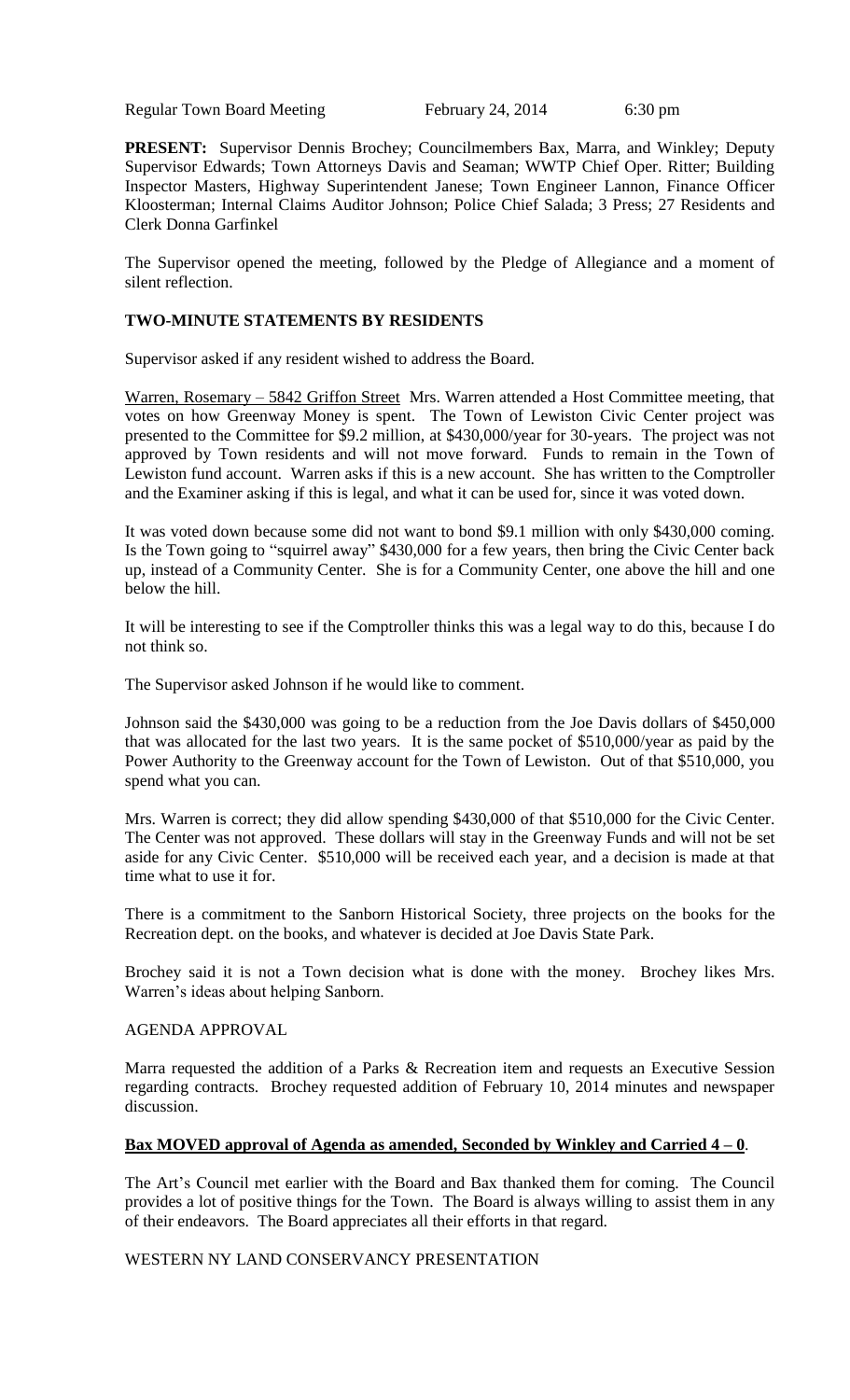Nancy Smith, Executive Director of Western NY Land Conservancy was present to give an overall presentation on what the Conservancy is about.

The Conservancy has been working on preserving land on the Niagara Escarpment for almost a decade. Last year the Conservancy received \$300,000 of funding from the Greenway to conduct a study of the entire Escarpment across Niagara County.

The Conservancy is working with Stella Niagara to create the Stella Niagara Preserve. The land has a price tag of \$3.2 million. To date, significant funding has been received by Greenway funding, as well as private foundations and individuals for a total of \$2.3 million.

The land being considered is 29-acres on the west side of Lower River Road. It is one of the few lands along the Niagara River that goes down to the water in a gentle landing area. This spot is where the British landed, and the Native Americans.

It is the Conservancies intention to have nature paths, kayak access, fishing, and public programming. This will become the first not-for-profit owned nature preserve along the Niagara River.

This property is very important ecologically. The River is a globally significant important bird area. 100,000 birds pass through on a migration pattern. There are threatened shrubs on the property; and the bald eagle could be present.

Smith hopes Lewiston embraces the Stella Niagara project. Any guidance on broader funding sources would be greatly appreciated.

The Board members thanked Ms. Smith for coming. There are several projects in the Town and Village that warrant further conversations.

#### APPROVAL OF MINUTES

### **Bax MOVED to approve the Town/Village Joint meeting - 1/27/2014; RTBM – 1/27/2014 and Worksession – 2/10/2014, Seconded by Winkley and Carried 4 – 0**.

### POST AUDIT PAYMENT

### **Marra MOVED to approve Post Audit payments to Home Depot - \$943.40; Sam's Club - \$818.16; Key Bank - \$5,907.88; DeLage Landen - \$116.10; Leaf - \$656.86; and Mountain Glacier**  $\cdot$  \$109.12, Seconded by Bax and Carried  $4 - 0$ .

### OLD BUSINESS

*Drainage Committee* – There are several long standing issues for residents. Glen Caverly will be a member. Brochey asked Caverly to consolidate a list of where and what needs to be done.

*Planning Board member training* – The Clerk sent a letter to Jeff Williams requesting documentation that he completed the mandatory 4-hour training for 2013. He was asked to provide by February  $24<sup>th</sup>$ . Masters said as of today no documentation has been received. He has had 365 days, plus an additional 30 days. In Masters opinion he should not be eligible to serve on the Planning Board.

Davis said the removal of a member sits in a bit of a grey area. The State/Town law talks about these requirements. It is not clear that if training requirements are not followed what the consequences are. If the board member stays on despite not having the training that does not void any decisions made by that board. Davis would like to take a closer look and report back at the Worksession.

### **Winkley MOVED to table, Seconded by Bax and carried**  $4 - 0$ **.**

*Voucher Payment* (Dowd Esq.) Brochey received an updated voucher from Atty. Dowd with dates listed for the work and is satisfied with it. The voucher is for traveling to Rochester for the Legacy Drive dedication.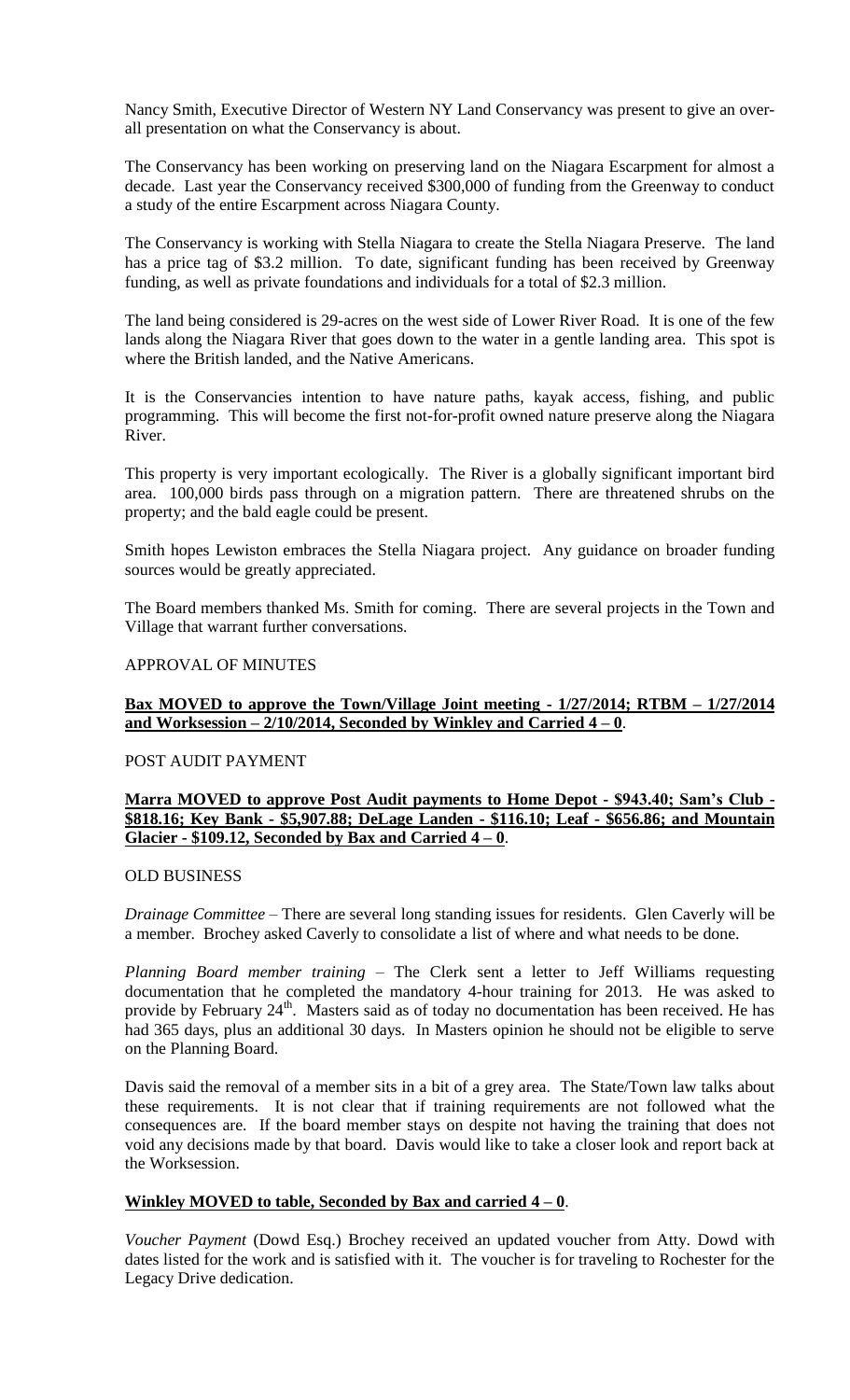Davis said it is a \$3,000 voucher, not \$89,000 as reported in a local paper.

## **Bax MOVED to pay the \$3,000 voucher for Atty. Dowd, Seconded by Winkley and Carried 4 - 0**

### CLERK'S CORRESPONDENCE

Item 1 – Renewal of Alcoholic Beverage License. Niagara Falls Country Club notifying the Board they have applied for a license for the Halfway House.

Item 2 - Signage at Dickersonville Cemetery. The Clerk is asking the Board for funds to purchase a sign. The Cemetery was established on April 17, 1854, and the Town assumed ownership on June 13, 1983. Currently there is no sign identifying the Cemetery.

Grant Writer Bernie Rotella said there are no grant monies available because it is not considered an abandoned cemetery. The Town owns it and takes care of it. For Greenway funds, the Town would have to demonstrate it has cultural history.

The sign is approximately \$3,500. Kloosterman said there are funds in the Cemetery fund, and funds in the NYPA (H-97). This can be divided by both.

### **Winkley MOVED to approve the expenditure for a sign at the Dickersonville Cemetery, not to exceed \$3,500, Seconded by Marra and carried 4 – 0**.

Item 3 – LMK Realty – Legacy Drive. Attorney Seaman spoke to Mr. Massaro at the Planning Board meeting. The Planning Board has made a recommendation to some slight modifications to the Plat that was approved by the Board. Massaro is asking that the \$44,000 he has in his attorney's escrow account be released as working capital.

Seaman told Massaro there might be some scenarios where this may be prudent on the Town's part, if coupled with a bond and perhaps some type of a written agreement as to how the sidewalks will be installed. If the Board is so inclined he would work with his attorney to come up with some type of agreeable arraignment that could then be presented to the Board. Seaman was directed to work with Massaro's lawyer.

### SUPERVISOR BROCHEY

*Legal* – Davis will discuss a contract issue in Executive Session.

*Engineering* – Lannon distributed a Project Status Report.

Riverwalk Drainage - CRA requested a quote from Sewer Specialty Services and Drain Doctor. Glenn Caverly met with NYS Parks and there are two manholes, out off about 8 - 9, that has some damage and is in need of repair. They will work on the best way to proceed with the repairs.

Davis is working with Deck's Attorney for Riverwalk and the dedication of Parkview Court. The Attorney provided Davis a proposed deed that would dedicate the disputed piece to the Town. Davis and Lannon reviewed the legal description, and it doesn't describe what is being talked about. Davis sent comments back to Deck's attorney.

Lannon said NYS Parks has a 12 ft. x 8 ft. sign for placement at the entrance to Joe Davis at Lower River Road. Parks is asking the Town if they want to install it. Lannon will report back at the Worksession.

In regards to the muckland pumps located West of Bridgeman Road and North of Saunders Settlement Road, the watershed served by these pumps in excess of 1800 acres. There is one operational pump, but the site is equipped for two. The existing pumps are from the 1930's. The Board might want to move forward with the replacement of the one failed pump. CRA has not priced the pump, but the Board can authorize this.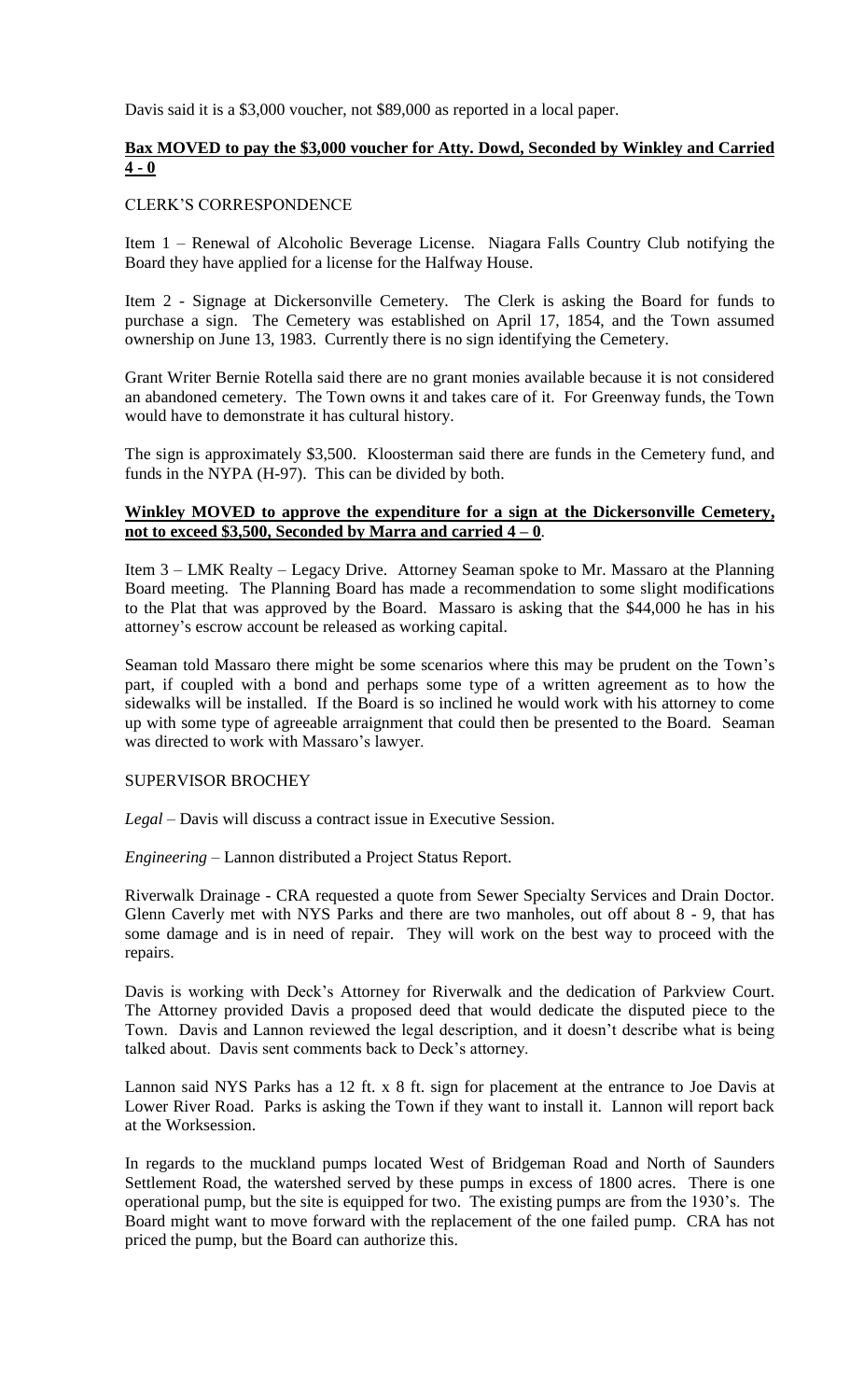## **Bax MOVED to authorize CRA to do an investigative study to install 2 pumps, in the most cost efficient manner, Seconded by Winkley and carried 4 – 0**.

Lannon would like to review the Municipal Fee Schedule. There are areas where fees can be reduced, they are a bit redundant. Lannon will prepare something for the Worksession.

*Finance* – Kloosterman is requesting the transfer of \$4,843.16 from a B-account to a TE-account to gross-up the TE account to zero. Transaction will cover remaining amount spent on cameras for police department personnel.

### **Bax MOVED to close account T-8000.0200, Seconded by Winkley and Carried 4 – 0**.

*Town Warrant Server* – The Town started the hiring process of Gary Bevilacqua last year, but it was never completed. Bax said the Justice Courts are looking for someone other than the Police Dept. to serve their warrants of evictions. According to Town Law warrants can only be served by town officers or someone designated by the Town. That is what this position is intended to do. Bax will follow-up and discuss at the Worksession. Attorneys to look into matter further.

## **Winkley MOVED to table and have the attorneys review the position, Seconded by Bax and Carried 4 – 0**.

*Town Newspaper* – Brochey would like to add the L-P Sentinel and the N-W Tribune as additional newspapers. The Sentinel and the Tribune are a widely distributed paper in the Town of Lewiston with approximately 10,000 papers being delivered on a weekly basis.

Johnson said years back, the Gazette was the daily newspaper and the Sentinel/Tribune was the weekly paper.

### **Winkley MOVED to designate Niagara Frontier Publications as the official weekly <u>newspaper, Seconded by Bax and carried**  $4 - 0$ **</u>.**

### COUNCILMAN BAX

*Highway Dept. Personnel* – An employee is requesting a pay-rate increase to reflect what was agreed upon at the time of re-hire. Bax requests to address in Executive Session.

*Inter-Municipal Agreement Re: CWM Legal Funding* – This agreement is between Lewiston and Niagara County to fund the legal opposition to CWM. Bax wishes to add language that allows Lewiston to speak openly with Attorney Gary Abraham, and allow documents and statements be released from his office. Niagara County is the client in this circumstance, therefore requiring a joint agreement with the Town and County. Attorneys to review and report back at the Worksession.

*Vacation Approval* – Ritter, Chief Operator WPCC submitted a letter outlining the work history and necessary sick time for Kyle Nablo. Nablo is not eligible for vacation time, under the union contract, until December. Nablo has been a Seasonal Employee with the Town since 2009, with the last two years being full-time with the Highway Dept. Research shows that he is eligible for benefit seniority, with his time served. Nablo is requesting to use vacation time, instead of sick time. Ritter said this has been done before.

#### **Bax MOVED to authorize Kyle Nablo to use, given the extraordinary circumstances, vacation time instead of sick leave, Seconded by Winkley and Carried 4 – 0**.

### COUNCILMAN MARRA

*Pond Request* – Jordan – Moore Road, TM# 76.00-2-31.2 - Jordan will be building a home on the property and would like to dig a pond and use the excavated soil as fill, as the property is below street level. He is asking the permit fee be waived since none of the soil will leave the property.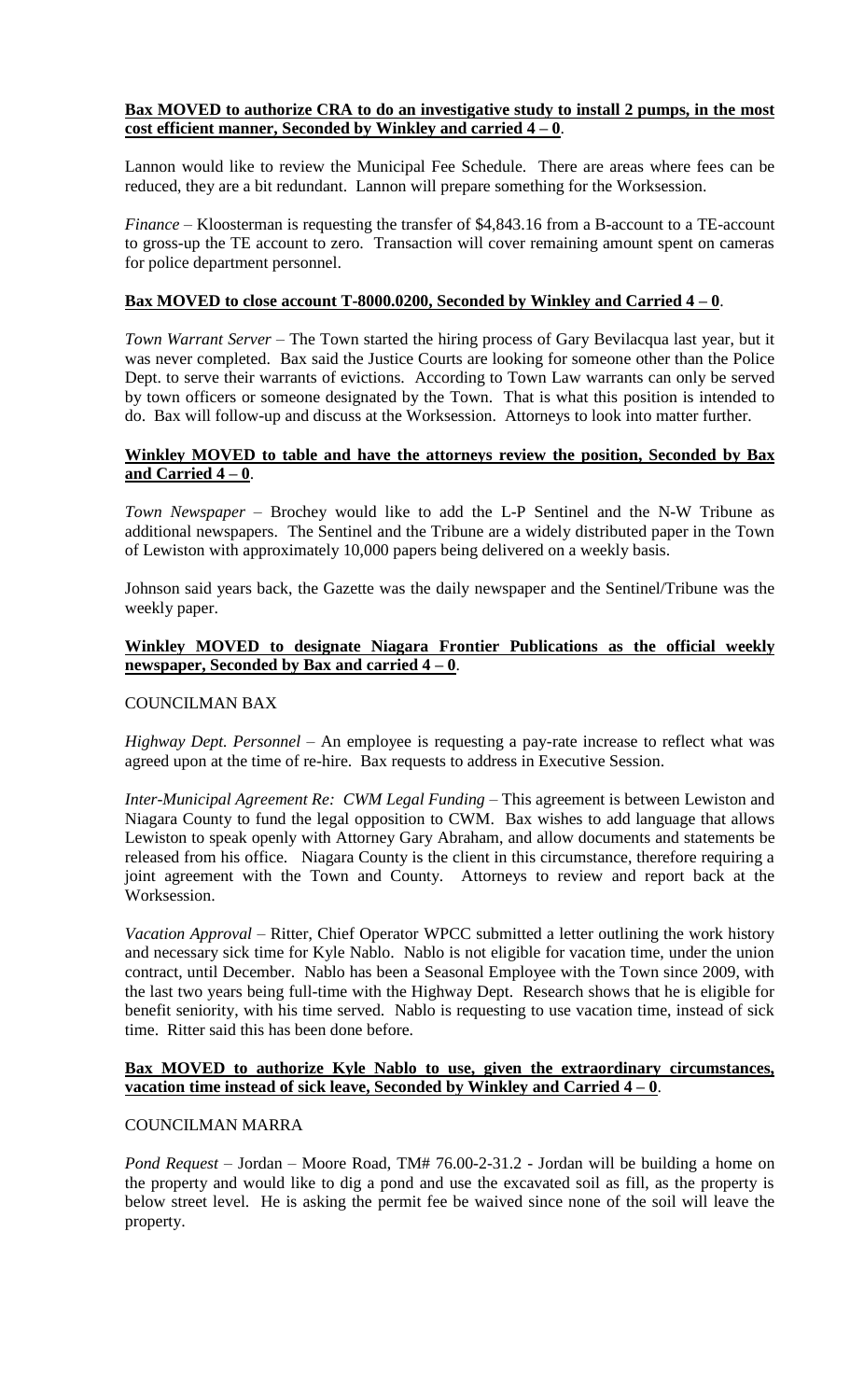Marra has spoken to Building Inspector Masters who said historically this has been done, since the soil will not leave the site. Masters requests Engineer Lannon make sure the design of the slope conforms to DEC specs.

### **Marra MOVED to allow Mr. Jordan to move forward subject to Mr. Lannon's approval, and waive the permit fee, Seconded by Bax**

Brochey asked if the Town pays Lannon, or Mr. Jordan. Lannon said it is a good set of drawings and it won't take much.

Bax said if it turns out to be more time than thought, Lannon should contact the Board and the Board will talk to the homeowner.

Caverly said if the pond is going to be  $\frac{1}{2}$  an acre, the total project will be an acre, which would require a SWIFT plan, and engineer reviewing fees on the SWIFT plan.

#### **Marra MOVED to table the request to allow more discussion with the concerned parties, Seconded by Winkley and Carried 4 – 0**.

#### *Parks & Recreation Transfer*

**Marra MOVED to transfer \$46,516.23 from A.1000.2012 (Special Events / Tournament Revenue) and \$25,458.25 from A.1000.2020 (Concession Revenue) to an H account titled**  Park & Improvements, conditional on the approval of the final 2013 audit by Brown & **Brown Assoc, Seconded by Winkley and Carried 4 – 0**.

Marra spoke to former Councilman Ernie Palmer's resignation. Marra thanked him for his service to the Town and the community.

#### **Marra MOVED to authorize the Clerk's Office to advertise for resumes for the Town Board vacancy with return date of March 5, 2014, Seconded by Bax and Carried 4 – 0**.

Bax said it was an honor to serve with Mr. Palmer. He brought a lot of great insight, with his experience as a law enforcement officer and his dedication to his family. He will be sorely missed.

Brochey said he enjoyed the time, even though short, working with Mr. Palmer. He will be missed.

#### COUNCILMAN WINKLEY

Mr. Palmer is a very dedicated person. He has a strong desire to travel with his family, which is why he left. Winkley wishes him best of luck.

*Addition to Upper Mountain Fire Co.*

## **Winkley MOVED to approve the following additions to the Upper Mountain Fire Company roster: Dane Kilmer – 5109 Dana Drive and Charlotte Munday – 53 Long Creek Dr., Seconded by Marra and Carried 4 – 0**.

Winkley would like to clarify something that was in the paper. Winkley spoke to Bax, Marra and Brochey and they have no problem with this comment. "The 2013 Board never was approached nor did we deny any cameras to be purchased at the Town Highway Garage". It was never brought to their attention nor did they deny it.

### ANNOUNCE UPCOMING FOOD DRIVE

The Town Clerk's Office will be sponsoring a food drive for the month of March. Donations will be taken to Heart, Love & Soul. All donations are greatly appreciated.

### **Marra MOVED to enter into Executive Session regarding contracts and Personnel, <u>Seconded by Winkley and Carried**  $4 - 0$ **</u>. (7:50 pm)**